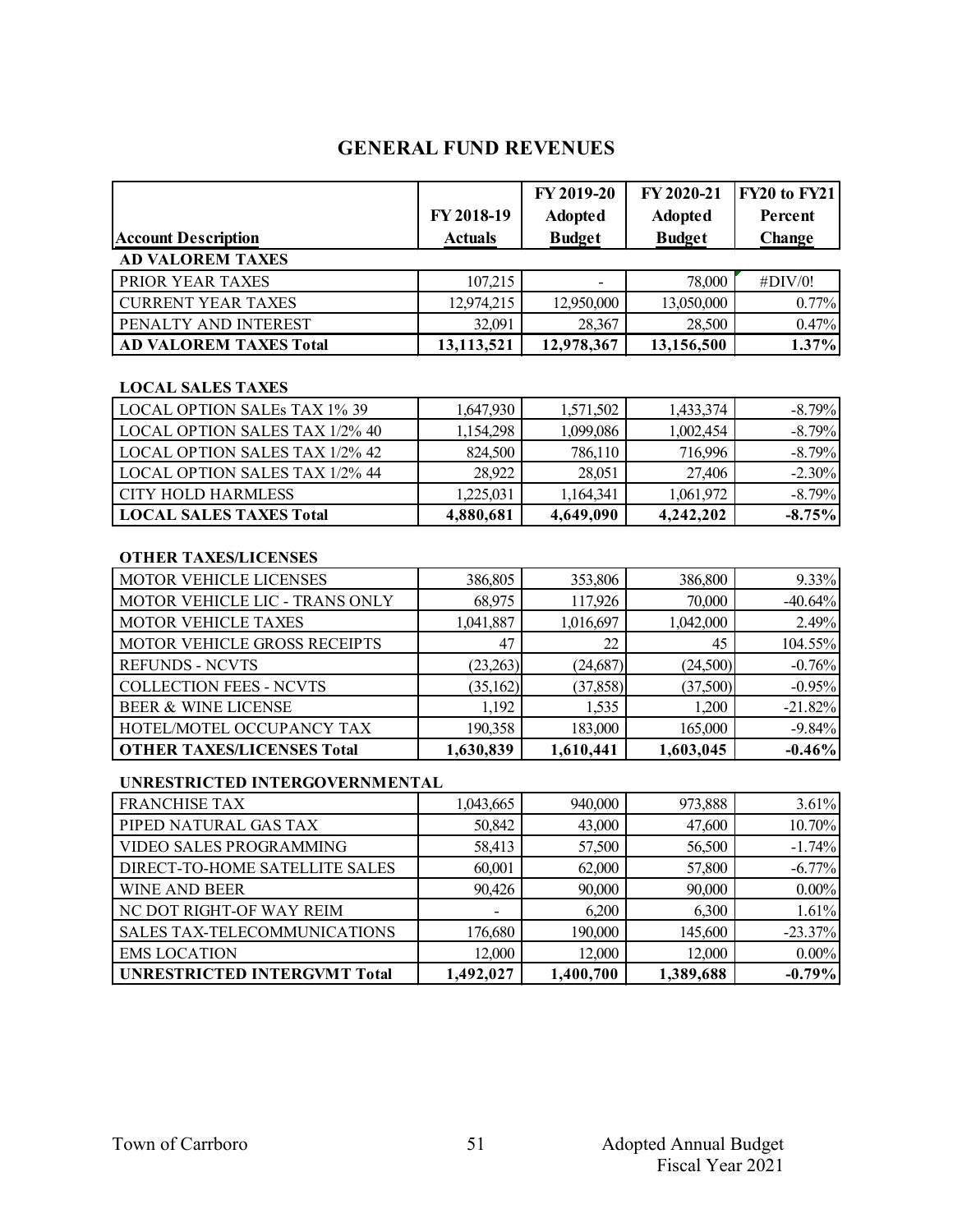# **GENERAL FUND REVENUES**

|                                     |                | FY 2019-20                   | FY 2020-21     | <b>FY20 to FY21</b> |  |  |  |
|-------------------------------------|----------------|------------------------------|----------------|---------------------|--|--|--|
|                                     | FY 2018-19     | <b>Adopted</b>               | <b>Adopted</b> | Percent             |  |  |  |
| <b>Account Description</b>          | <b>Actuals</b> | <b>Budget</b>                | <b>Budget</b>  | Change              |  |  |  |
| <b>RESTRICTED INTERGVMT</b>         |                |                              |                |                     |  |  |  |
| SUPPLEMNTL PEG CHANNEL SUPPORT      | 54,054         | 53,500                       | 53,750         | 0.47%               |  |  |  |
| <b>POWELL BILL</b>                  | 484,000        | 485,000                      | 475,000        | $-2.06%$            |  |  |  |
| PLANNING WORK GRANT                 | 18,275         | 25,000                       | 25,000         | $0.00\%$            |  |  |  |
| SOLID WASTE DISPOSAL TAX DIST       | 15,549         | 13,800                       | 14,500         | 5.07%               |  |  |  |
| RECREATION-MUNICIPAL SUPPLEM        | 35,898         | 35,898                       | 35,898         | $0.00\%$            |  |  |  |
| SEIZURES REVENUE STATE              | 4,182          | 5,000                        | 5,000          | $0.00\%$            |  |  |  |
| SCHOOL TRAFFIC CONTROL              | 10,000         | 10,000                       | 10,000         | $0.00\%$            |  |  |  |
| ABC BOARD GRANT                     | 18,650         | 17,000                       | 19,000         | 11.76%              |  |  |  |
| SOFD FUND BALANCE                   | 48,000         |                              |                | #DIV/0!             |  |  |  |
| FEDERAL CARES ACT                   |                |                              | 57,500         | #DIV/0!             |  |  |  |
| <b>RESTRICTED INTERGVMT Total</b>   | 688,608        | 645,198                      | 695,648        | 7.82%               |  |  |  |
|                                     |                |                              |                |                     |  |  |  |
| <b>PERMITS &amp; FEES</b>           |                |                              |                |                     |  |  |  |
| <b>STREET CUTS</b>                  |                | 100                          | 100            | $0.00\%$            |  |  |  |
| <b>ENCROACHMENT FEE</b>             | 2,010          | 3,000                        | 2,000          | $-33.33%$           |  |  |  |
| RETURNED CHECK FEE                  | 57             | 200                          |                | $-100.00\%$         |  |  |  |
| TECHNICAL REVIEW-FUTURE EQUPMT      | 48,205         | 30,000                       | 30,000         | $0.00\%$            |  |  |  |
| COURT COST OFFICER FEES             | 3,142          | 2,500                        | 2,750          | $10.00\%$           |  |  |  |
| PARKING VIOLATIONS                  | 3,065          | 2,000                        |                | $-100.00\%$         |  |  |  |
| <b>ANIMAL VIOLATIONS</b>            | 7,103          | 7,000                        | 7,000          | $0.00\%$            |  |  |  |
| FIRE PERMITTING FEES                | 4,486          | 1,200                        | 1,600          | 33.33%              |  |  |  |
| FIRE DISTRICT FEES                  | 567,376        | 568,695                      | 568,695        | $0.00\%$            |  |  |  |
| <b>SCHOOL RESOURCE OFFICER FEES</b> | 153,839        | 157,743                      | 163,394        | 3.58%               |  |  |  |
| <b>CAR SEAT SALES</b>               | 395            | 400                          | 200            | $-50.00\%$          |  |  |  |
| <b>BUILDING PERMITS</b>             | 66,886         | 57,000                       | 60,000         | 5.26%               |  |  |  |
| <b>ELECTRICAL PERMITS</b>           | 62,205         | 57,000                       | 60,000         | 5.26%               |  |  |  |
| MECHANICAL PERMITS                  | 70,730         | 59,000                       | 62,000         | 5.08%               |  |  |  |
| RE-INSPECTION FEES                  | 975            | 1,000                        | 900            | $-10.00\%$          |  |  |  |
| PLUMBING PERMITS                    | 39,243         | 30,000                       | 33,000         | 10.00%              |  |  |  |
| <b>HOMEOWNERS RECOVER FEES</b>      | 126            |                              |                | #DIV/0!             |  |  |  |
| <b>SIGN PERMITS</b>                 | 1,045          | 500                          | 500            | $0.00\%$            |  |  |  |
| REFUSE COLLECTION FEES              | 2,037          | 2,500                        | 2,200          | $-12.00\%$          |  |  |  |
| <b>ENGINEERING FEES</b>             | 7,479          | 15,000                       | 6,000          | $-60.00\%$          |  |  |  |
| <b>RECYCLING FEES</b>               |                | 3,800                        | $\blacksquare$ | $-100.00\%$         |  |  |  |
| <b>STOCKING FEE</b>                 | 535            |                              | $\blacksquare$ | #DIV/0!             |  |  |  |
| REFUSE COLLECTION-DUMPSTER          | 54,524         | 65,000                       | 54,000         | $-16.92%$           |  |  |  |
| DEVELOPMENT REVIEW FEES             | 32,393         | 30,000                       | 30,000         | $0.00\%$            |  |  |  |
| <b>STREET SIGNS</b>                 | 150            |                              | 100            | #DIV/0!             |  |  |  |
| DRIVEWAY PERMIT FEES                | 850            | 800                          | 800            | $0.00\%$            |  |  |  |
| STREET CLOSING                      | 1,120          | 500                          | 600            | 20.00%              |  |  |  |
| <b>TOWER REVENUE</b>                | 123,586        | 127,081                      | 130,890        | $3.00\%$            |  |  |  |
| NETWORK HUT LEASE                   | 10,400         | 5,200                        | 5,200          | $0.00\%$            |  |  |  |
| <b>PERMITS &amp; FEES Total</b>     | 1,263,962      | 1,227,219                    | 1,221,929      | $-0.43%$            |  |  |  |
| Town of Carrboro                    | 52             | <b>Adopted Annual Budget</b> |                |                     |  |  |  |

Fiscal Year 2021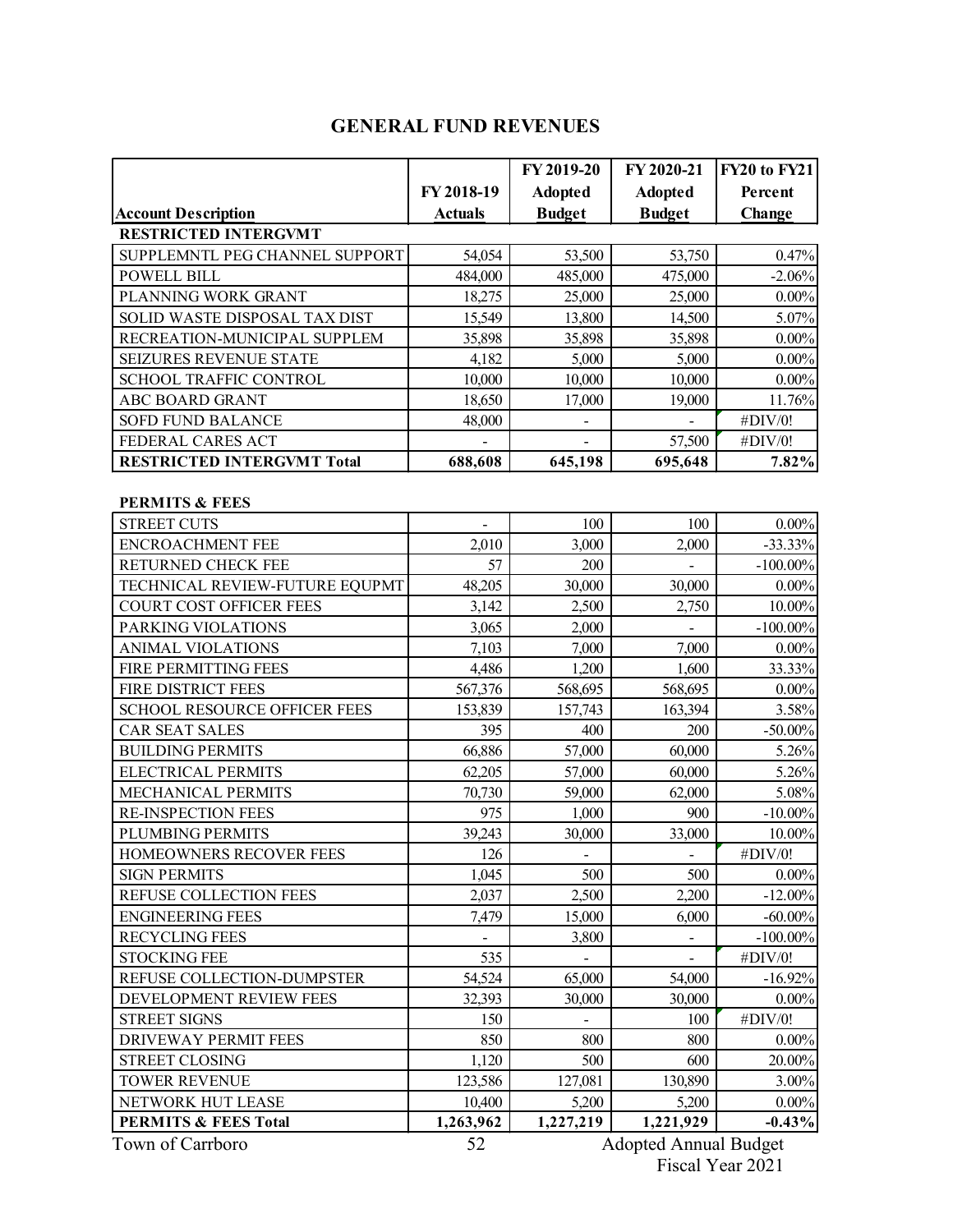# **GENERAL FUND REVENUES**

|                                              |                  | FY 2019-20     | FY 2020-21               | <b>FY20 to FY21</b>  |
|----------------------------------------------|------------------|----------------|--------------------------|----------------------|
|                                              | FY 2018-19       | <b>Adopted</b> | <b>Adopted</b>           | Percent              |
| <b>Account Description</b>                   | <b>Actuals</b>   | <b>Budget</b>  | <b>Budget</b>            | Change               |
| <b>SALES &amp; SERVICES</b>                  |                  |                |                          |                      |
| <b>BANNER REVENUES</b>                       | 87               |                |                          | #DIV/0!              |
| <b>RECREATION FEES</b>                       | 188,540          | 204,000        | 95,000                   | $-53.43%$            |
| DISCOUNT-RECREATION FEES                     | (5,896)          | (15,000)       | (2,750)                  | $-81.67%$            |
| SALES-MERCHANDISE & CONCESSION               | 2,874            | 3,050          | 1,500                    | $-50.82%$            |
| TOWN CENTER FEES                             | 85,330           | 95,000         | 46,000                   | $-51.58%$            |
| DISCOUNT-TOWN CENTER FEES                    | (17, 824)        | (14,000)       | (8,500)                  | $-39.29%$            |
| <b>SALES &amp; SERVICES Total</b>            | 253,111          | 273,050        | 131,250                  | $-51.93%$            |
|                                              |                  |                |                          |                      |
| <b>INVESTMENT EARNINGS</b>                   |                  |                |                          |                      |
| <b>INTEREST EARNED</b>                       | 202,849          | 150,000        | 140,000                  | $-6.67%$             |
| <b>INVESTMENT EARNINGS Total</b>             | 202,849          | 150,000        | 140,000                  | $-6.67%$             |
|                                              |                  |                |                          |                      |
| <b>OTHER REVENUES</b><br>RENT-FARMERS MARKET | 2,370            | 2,370          | 2,370                    | $0.00\%$             |
| <b>ATM FEES</b>                              | (129)            | 1,200          | 700                      | $-41.67%$            |
| <b>RENTAL INCOME</b>                         | 1,500            | 1,220          |                          |                      |
| <b>MISCELLANEOUS</b>                         | 177,011          |                | $\overline{\phantom{a}}$ | $-100.00\%$<br>1.65% |
| RISK MANAGEMENT/SAFETY REVENUE               |                  | 12,100         | 12,300<br>25,000         | #DIV/0!              |
| <b>REFUSE CART SALES</b>                     | 100,159<br>3,619 | 4,300          | 4,400                    | 2.33%                |
| YARD WASTE CONTAINERS                        |                  |                |                          | 2.78%                |
| <b>LARGE COMPOST BIN</b>                     | 3,619            | 3,600          | 3,700<br>900             | #DIV/0!              |
|                                              |                  |                |                          |                      |
| <b>SMALL COMPOST BIN</b>                     |                  |                | 100                      | #DIV/0!              |
| <b>DONATIONS</b>                             | 50,571           | 92,400         | 98,800                   | 6.93%                |
| <b>SALE OF LOTS</b>                          | 34,775           | 25,000         | 30,000                   | 20.00%               |
| <b>SALE OF FIXED ASSETS</b>                  | 27,413           |                | 60,000                   | #DIV/0!              |
| SALE OF NON-FIXED ASSETS                     | 90<br>400,998    |                | 5,000                    | #DIV/0!<br>71.09%    |
| <b>OTHER REVENUES Total</b>                  |                  | 142,190        | 243,270                  |                      |
| <b>OTHER FINANCING SOURCES</b>               |                  |                |                          |                      |
| TRF FROM BUSINESS LOAN FUND                  | 115,471          | Ξ.             | $\overline{\phantom{a}}$ | #DIV/0!              |
| TRF FROM BOND FUND                           | 1,000            |                |                          | #DIV/0!              |
| TRF FROM CAPITAL PROJECTS FUND               | 318,713          | -              |                          | #DIV/0!              |
| TRF FROM STORMWATER FUND                     | 56,475           |                |                          | #DIV/0!              |
| FUND BALANCE APPROPRIATED                    |                  | 1,500,753      | 2,239,574                | 49.23%               |
| <b>OTHER FINANCING SRCE Total</b>            | 491,659          | 1,500,753      | 2,239,574                | 49.23%               |
|                                              |                  |                |                          |                      |
| <b>Totals</b>                                | \$24,418,255     | \$24,577,008   | \$25,063,106             | 1.98%                |
|                                              |                  |                |                          |                      |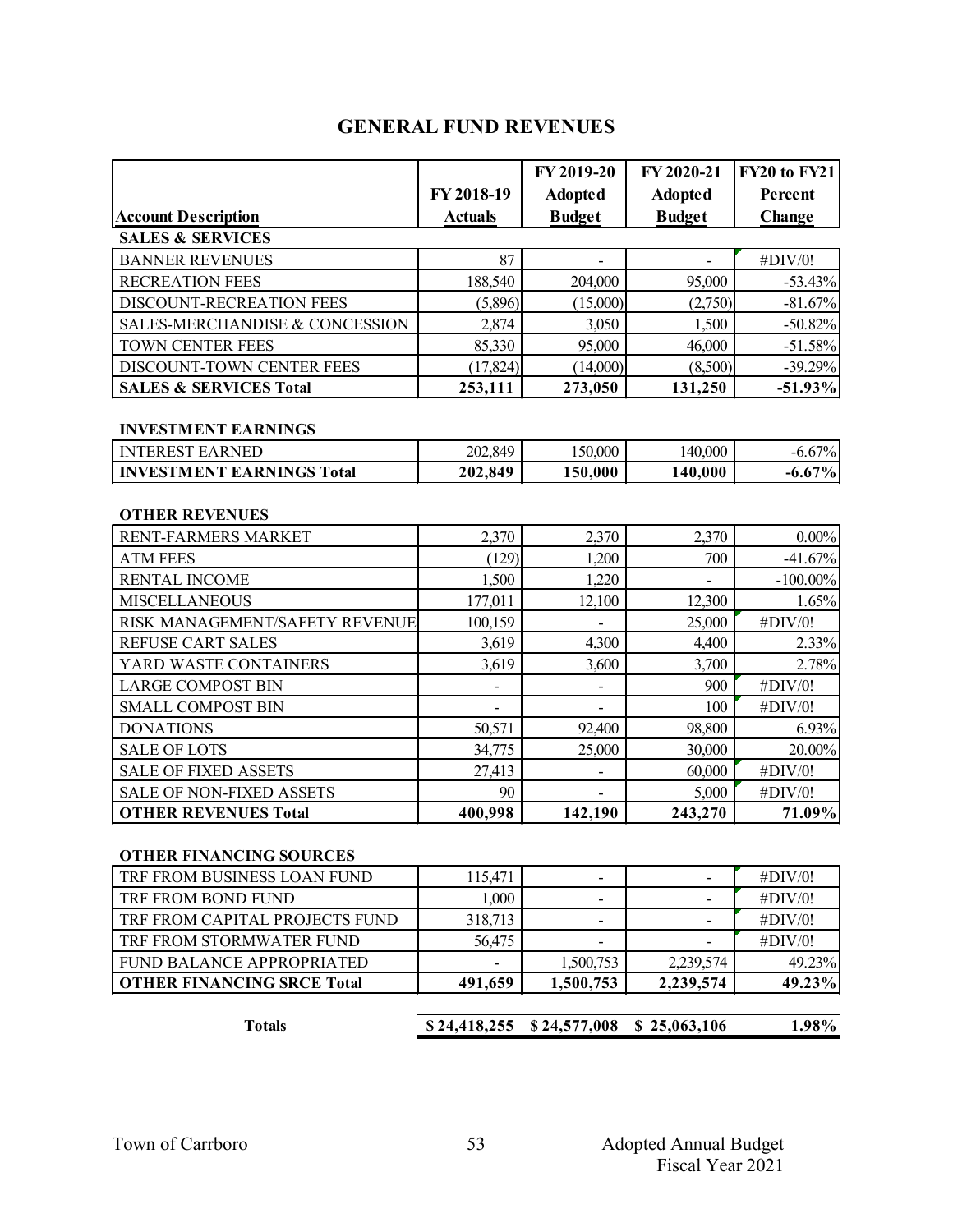# **GENERAL FUND REVENUE DESCRIPTIONS**

The following information briefly explains the major sources of revenue for the Town of Carrboro in the FY 2020-21 Budget.

## **AD VALOREM TAXES**

The largest single source of revenue to municipalities in North Carolina is the Ad Valorem revenue which represents a tax paid by those owning property within the municipality. Ad Valorem Taxes or property tax income includes real property, motor vehicle and business personal property taxes. The General Assembly has approved various higher exemptions for senior citizens aged 65 or older and for citizens, including veterans, who are 100% disabled and subsist on a specified household income.

## **LOCAL SALES TAXES**

The State collects and distributes the proceeds from the local levied tax on retail sales consisting of a 1% sales tax (Article 39); and three  $\frac{1}{2}$ % sales tax (Articles 40, 42 & 44). The Article 44 sales tax was implemented in 2002. Food is exempted from this tax. In exchange for Article 44, the General Assembly repealed local government reimbursements for inventory tax, intangibles tax, tax on food stamp purchases, and homestead exemption. In 2007, the General Assembly passed legislation to have the State assume county Medicaid costs and eliminate the Article 44 local sales tax. Effective October 1, 2008, the state took over one quarter cent of the Article 44 local options sales tax and effective October 1, 2009, the state took over the remaining onequarter cent of that local tax. The legislation provides for municipalities to be completely reimbursed for the loss of their share of these tax revenues, including growth. The first onequarter cent was replaced by a payment equal to 50% of the amount each municipality receives from the Article 40 local sales tax and the second one-quarter cent will be replaced by a payment equal to 25% of the amount each municipality receives for the Article 39 local sales tax.

Funds for the hold harmless payment to municipalities come from the counties' share of sales tax revenues. There is no expiration date on the hold harmless payments. The legislation also changes the distribution for the Article 42 local option sales tax from per capita to point of delivery distribution. A hold harmless provision ensures that this change will not affect municipal distributions.

#### **OTHER TAXES AND LICENSES**

This category of revenue is comprised of motor vehicle licenses, and hotel and motel room occupancy tax.

*Motor Vehicle License Tax* –The vehicle license fee is \$30 per car. The Town allocates \$5 of this motor vehicle license fee to offset costs paid by the Town for the transit partnership with Chapel Hill and UNC-Chapel Hill.

*Hotel and Motel Room Occupancy Tax* – The occupancy tax implemented in 2013 is 3% of the gross receipts derived from the rental of any room, lodging, or accommodation furnished by a hotel, motel, inn, tourist camp, or similar place within the Town that is subject to sales tax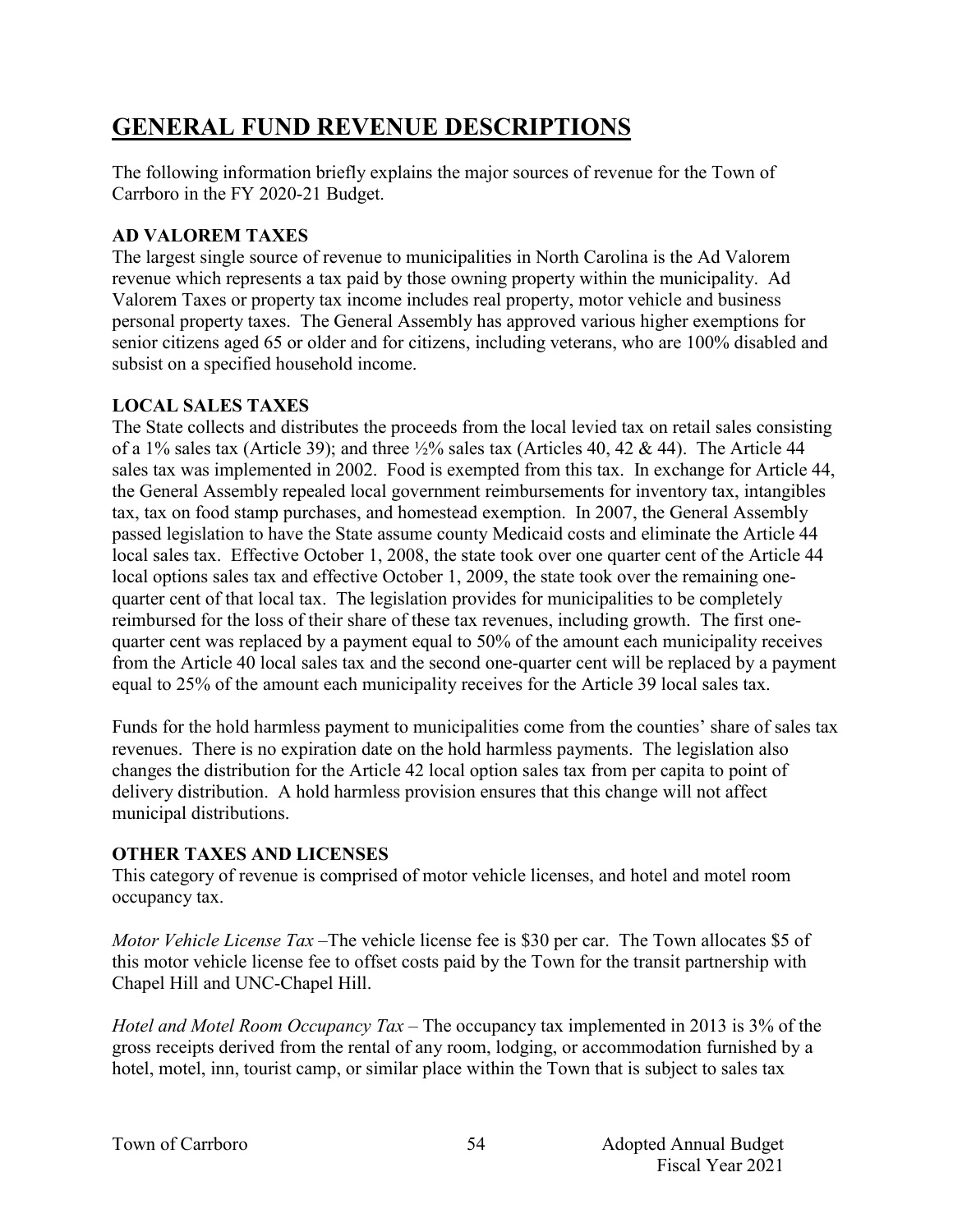imposed by the State under G.G.  $105-164.4(a)(3)$ . The Town is required to distribute these receipts to the Carrboro Tourism Development Authority.

#### **UNRESTRICTED INTERGOVERMENTAL REVENUE**

This category of revenue is primarily comprised of state-collected *local* revenues that are not directed to specific programs or services. This category of revenue was previously known as utility franchise tax.

*Local Video Programming Revenues*- Beginning January 1, 2007, local governments were no longer able to impose franchise taxes on video programming services. A sales tax on video programming services was added by the State that covered some of the same revenue received directly by local governments.

*Electricity Sales Tax* – As part of the tax reform legislation approved by the General Assembly in 2013, effective July 1, 2014, the general sales tax rate is applied to the sale of electricity. From the proceeds of that tax, 44 percent is allocated to be distributed to cities and towns. Each city receives a franchise tax share and an ad valorem share of these proceeds. The franchise tax share is equivalent to the electricity franchise tax distribution that each city received as its quarterly distribution in Fiscal Year 2013-14. If there is insufficient revenue to provide each municipality with the same distribution that it received in FY 2013-14, then every municipality's distribution will be reduced proportionally. If there is excess sales tax revenue after distributing every municipality's franchise tax share, then each municipality will receive an ad valorem share. The excess sales tax revenue will be distributed based on each city's ad valorem taxes levied as a percentage of all cities' ad valorem taxes levied [G.S. 105-164.44K].

*Piped Natural Gas Sales Tax* - As part of the tax reform legislation approved by the General Assembly in 2013, effective July 1, 2014, the general sales tax rate is applied to the sale of piped natural gas. From the proceeds of that tax, 20 percent is allocated to be distributed to cities and towns. Each city receives a franchise tax share and an ad valorem share of these proceeds. The franchise tax share is equivalent to the piped natural gas franchise tax distribution that each city received as its quarterly distribution in Fiscal Year 2013-14. If there is insufficient revenue to provide each municipality with the same distribution that it received in FY 2013-14, then every municipality's distribution will be reduced proportionally. If there is excess sales tax revenue after distributing every municipality's franchise tax share, then each municipality will receive an ad valorem share. The excess sales tax revenue will be distributed based on each city's ad valorem taxes levied as a percentage of all cities' ad valorem taxes levied [G.S. 105-164.44L]. .

*Wine and Beer Tax* – provides for the distribution of state beer tax collections to local governmental units in which beer is legally sold. It further provides for taxes on unfortified wine and 22% of collections for taxes on fortified wine to local governmental units in which wine is legally sold. This revenue is distributed on a per capita basis.

*Telecommunication Sales Tax*- In 2001, the General Assembly replaced the utility franchise tax on local telephone service with a new sales tax on telecommunications.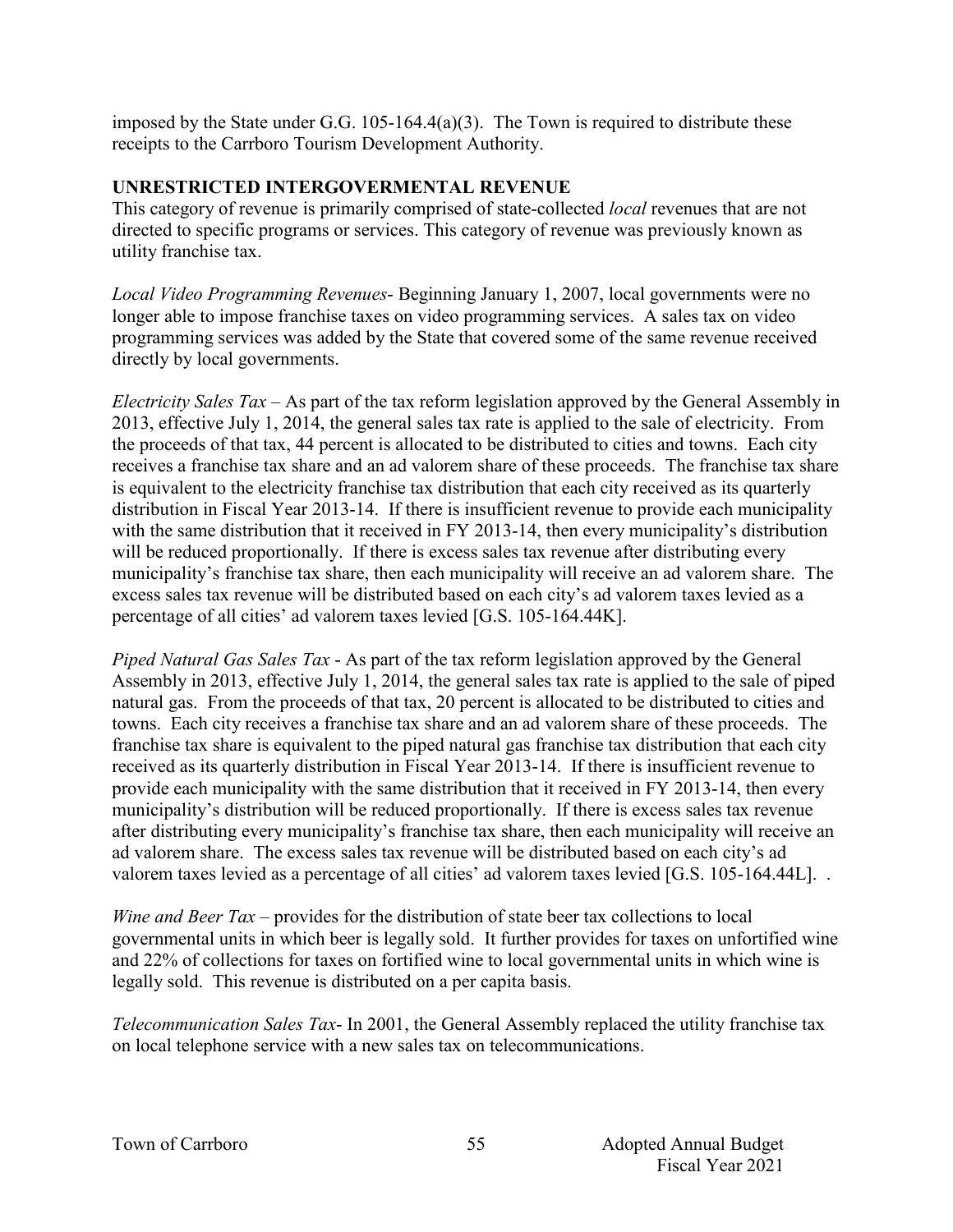## **RESTRICTED INTERGOVERNMENTAL REVENUE**

Restricted intergovernmental revenues represent state and federal grants or other local governmental revenues received for specific purposes by the Town, the largest of which is the recurring Powell Bill grant funds for street resurfacing and maintenance.

*Powell Bill* – These grant revenues are generated from the State's gasoline tax and a percentage of this tax is returned to the municipality through a formula based on population and street mileage. Powell Bill funds can only be used for street maintenance, construction, traffic signs, sidewalks, curbs, gutters, drainage and other related needs.

*Durham-Chapel Hill-Carrboro Urban Area Planning Work Program Grant* – This grant provides support toward the Transportation Planner salary costs.

*Recreation Municipal Supplement –* Orange County provides a supplement to the Town for recreation programs in recognition of Town services offered to county residents.

*ABC (Alcoholic Beverage Control) Board Grant* – The Police Department applies annually for a grant to assist the ABC Board in managing alcohol violation programs.

*Federal CARES Act –* The Coronavirus Aid, Relief, and Economic Security Act, is a law intended to address the economic fallout of the COVID-19 pandemic in the United States.

## **FEES AND PERMITS**

The Town charges various types of permits and fees to residences and commercial establishments needing specific services. A large portion of the fees and permits received by the Town relate to development and growth within the Town.

*Fire District Fees* - The Carrboro Fire Department provides fire protection services to the South Orange Fire District located in Orange County and outside of the Town's limits. A three-member fire district board meets annually and approves the tax rate for the fire district based on a formula developed by the County and the Town of Carrboro. Orange County pays the Town for the fire protection services based on the approved fire district tax rate.

*Chapel Hill-Carrboro School District* - It is anticipated that the Chapel Hill Carrboro School District will continue to contract with the Town to provide two School Resource Officers and traffic control management. One officer is stationed at McDougle Middle School and one at Carrboro High School.

*Engineering Fees* - Applicants are responsible for paying 80% of fees assessed by the Town's Engineers (Sungate Design Group). Sungate bills the Town and the Town, in turn, sends a bill to the applicant for such fees.

*Development Review Fees* - Applicants wishing to receive a Zoning Permit, Special Use Permit, or Conditional Use Permit must pay the appropriate fee for the Town to review plans for adherence to the Land Use Ordinance before a permit may be issued. The fee is paid one-time even though the plans may be reviewed multiple times before a permit is issued.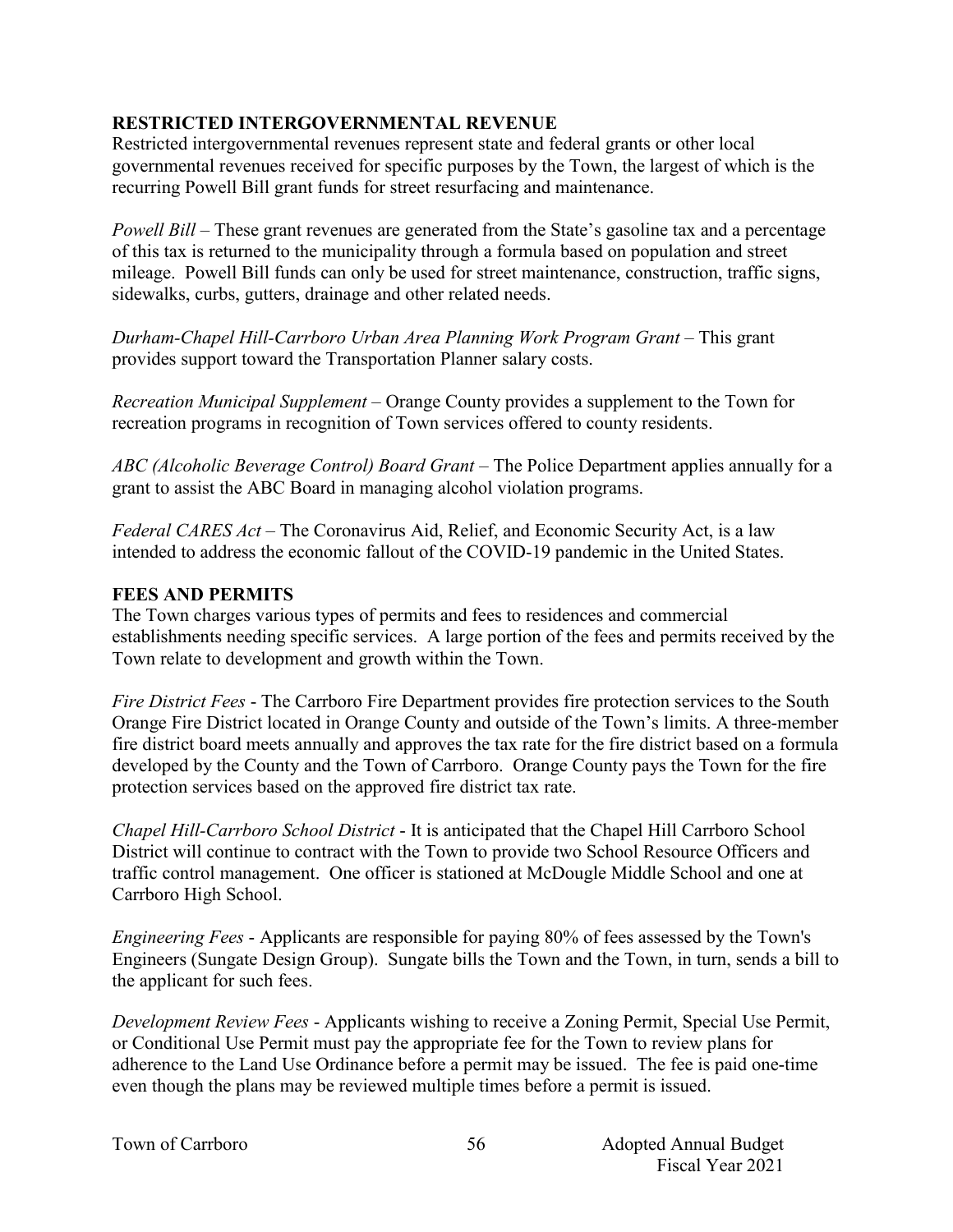*Building Permits* are issued on new and existing buildings when the buildings are renovated or newly constructed for commercial property, single-family dwellings, townhouses, condominiums and duplexes.

*Electric Permits* are issued on new and existing buildings for service changes, premises wiring and commercial up-fits.

*Mechanical Permits* are issued on new installation of residential and commercial buildings and replacement of heating and cooling equipment.

*Plumbing Permits* are issued on new and renovated buildings i.e. water and sewer, irrigation and backflow.

*Dumpster Collection Fees* are for the pickup and disposal of all refuse the Town collects from all commercial dumpsters in Town.

*Tower Revenue* - The Town owns a cell tower and leases space via a multi-year contract for antennas.

# **SALES AND SERVICES**

*Recreational Fees and Town Center Fees* represent fees for a variety of recreational services and activities offered to town residents. The Town's Park facilities, such as picnic shelters, ball fields and the multi-purpose areas are also available for rent. The Town also offers for rent meeting rooms and facility space within the Century Center to the public for various functions.

#### **INVESTMENT EARNINGS**

*Interest Income* - The Town generates interest income by investing idle cash in interest paying checking accounts and money market accounts.

#### **OTHER REVENUES**

Representing a very small portion of the overall revenue stream, this revenue is comprised of donations, rent, reimbursements for town services provided to other jurisdictions, fixed asset sales, and other sundry sales.

#### **OTHER FINANCING SOURCES**

This category of revenue represents debt proceeds received by the Town or funds that are transferred from another fund. Highlights include:

*Lease-purchase –* This represents the full cost of equipment or other capital purchase that the Town has obtained through installment financing. Following generally accepted accounting practices, the full cost of the financed equipment is budgeted (equipment purchased in that fiscal year) in addition to the lease payment. However, an offsetting entry equal to the full cost value of the equipment is budgeted on the revenue side as lease proceeds. Thus, the true tax impact of the financed equipment is the lease or debt service payment only.

*Transfers from Other Funds –* While the General Fund is the major operating budget for the Town, several other funds exist where the Town may choose to transfer resources between funds.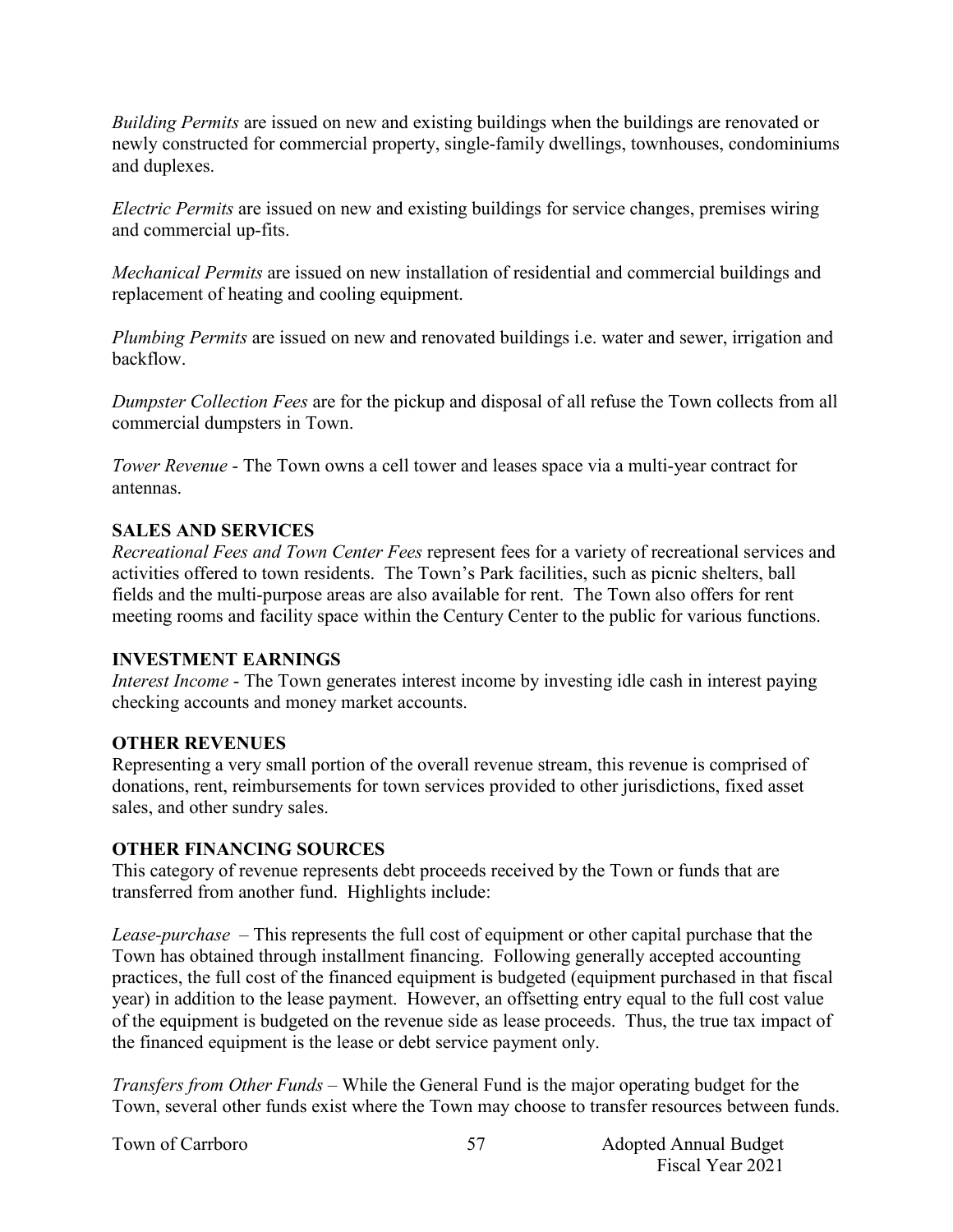#### **Fund Balance Appropriated**

Funds accumulated through the under-expenditure of budgeted appropriations and the receipt of revenues that exceed budgeted projections result in fund balance or reserves. An appropriation of fund balance is sometimes necessary to balance projected revenues with expenditures. The level of appropriation is determined by the differences between estimated expenditures and the expected revenues.



Fund balance at the end of FY 2018-19 was \$17,704,251, which was an increase of \$1,169,158 from FY 2017-18.



**General Fund Balance as a Percentage of Operating Revenues**

Fund balance as a percentage of operating revenues increased 2.3% from 71.8% in FY 2017-18 to 74.1% for FY 2018-19.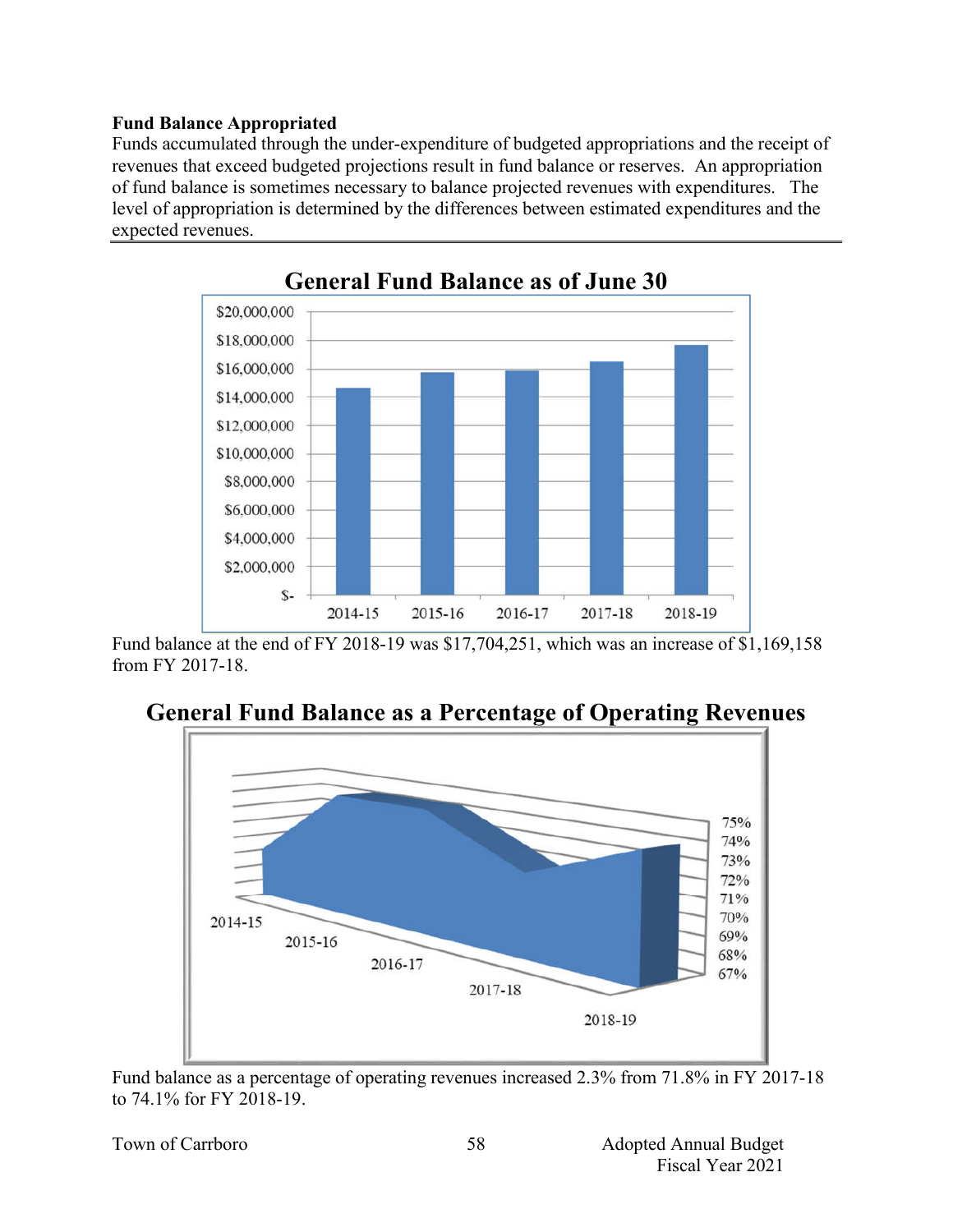# **General Fund Summary of Expenditures**

|                       | 2018-19<br>Actual | 2019-20<br><b>Adopted</b><br><b>Budget</b> | FY 2020-21<br><b>Adopted</b><br><b>Budget</b> | Pct<br>Change |
|-----------------------|-------------------|--------------------------------------------|-----------------------------------------------|---------------|
| Personnel             | 12,709,066        | 14,630,474                                 | 14,965,571                                    | 2.3%          |
| Operating             | 8,753,137         | 9,203,734                                  | 9,072,885                                     | $-1.4\%$      |
| <b>Capital Outlay</b> | 199,364           | 285,600                                    | 118,600                                       | $-58.5%$      |
| <b>Transfers</b>      | 1,587,450         | 457,200                                    | 906,050                                       | 98.2%         |
| <b>TOTAL</b>          | \$23,249,017      | \$24,577,008                               | \$25,063,106                                  | $2.0\%$       |

#### **FY 2020-21 General Fund Expenditures by Department**

|                                         |               |              |           |             |               | % Change         |
|-----------------------------------------|---------------|--------------|-----------|-------------|---------------|------------------|
|                                         | Personnel     | Operating    | Capital   | Trans fe rs |               | vs FY20          |
|                                         | Costs         | <b>Costs</b> | Outlay    | Out         | Total         | <b>Orig Bdgt</b> |
| Mayor and Board of Aldermen             | \$<br>108,004 | 283,309      |           |             | \$<br>391,313 | 5.40%            |
| <b>Advisory Boards</b>                  |               | 36,800       |           |             | 36,800        | 22.87%           |
| Town Manager                            | 313,191       | 71,748       |           |             | 384,939       | $-31.62%$        |
| Economic & Community Development        | 124,940       | 190,270      |           |             | 315,210       | 25.40%           |
| Climate Action                          | 88,240        | 41,351       |           |             | 129,591       | #DIV/0!          |
| Housing & Community Services            | 205,864       | 332,280      |           |             | 538,144       | #DIV/0!          |
| Town Clerk                              | 137,327       | 18,820       |           |             | 156,147       | 3.43%            |
| Finance                                 | 774,102       | 504,528      |           |             | 1,278,630     | 2.38%            |
| Human Resources                         | 578,187       | 69,720       |           |             | 647,907       | 3.54%            |
| <b>Information Technology</b>           | 337,303       | 1,411,247    |           |             | 1,748,550     | 0.56%            |
| Police                                  | 3,702,405     | 488,291      |           |             | 4,190,696     | 6.58%            |
| Fire                                    | 2,940,069     | 246,114      |           |             | 3,186,183     | 3.19%            |
| Planning                                | 1,309,817     | 253,768      |           |             | 1,563,585     | $-5.23%$         |
| Transportation                          |               | 1,946,000    | 83,600    |             | 2,029,600     | 1.35%            |
| Public Works                            | 2,579,674     | 1,498,900    | 35,000    |             | 4,113,574     | 3.58%            |
| Recreation, Parks, & Cultural Resources | 1,359,503     | 484,506      |           |             | 1,844,009     | 6.23%            |
| Non-Departmental                        | 406,945       | 90,000       |           | 906,050     | 1,402,995     | 6.65%            |
| Debt Service                            |               | 1,105,233    |           |             | 1,105,233     | $-11.24%$        |
| <b>Total Expenditure Budget</b>         | \$14,965,571  | \$9,072,885  | \$118,600 | \$906,050   | \$25,063,106  | 1.98%            |